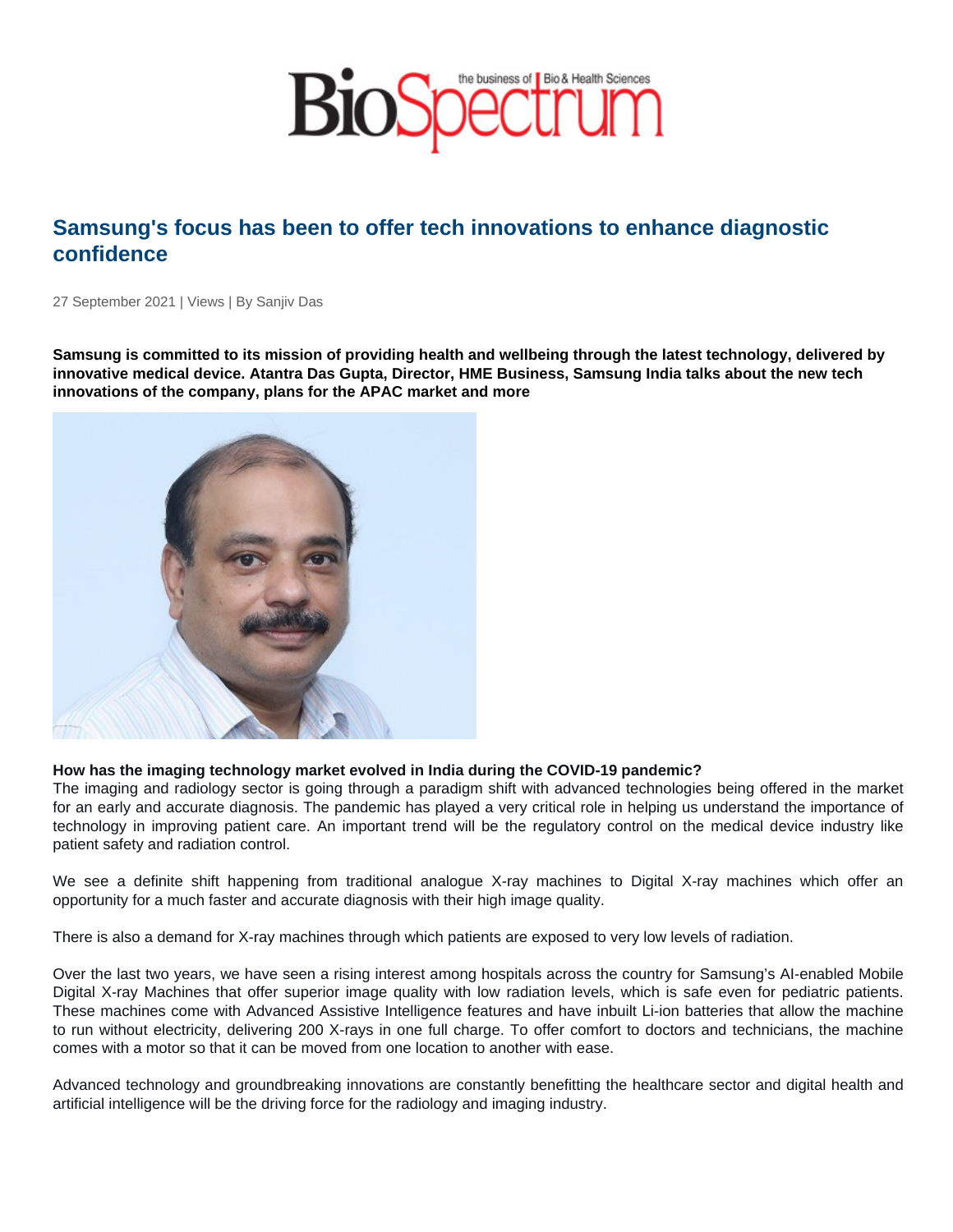The Government of India has already indicated that healthcare will be an important part of their planning and budgeting. We shall see a surge in primary care home monitoring technologies, telecare technologies and diagnostic devices which means a huge scope for a boom in this industry.

## **What new tech innovations are we likely going to see from Samsung in this space?**

Samsung's focus has been to offer technological innovations to enhance diagnostic confidence. Our R&D has worked and is working on advanced AI features and our upcoming products will be equipped with better and better healthcare solutions.

Samsung is committed to its mission of providing health and wellbeing through the latest technology, delivered by innovative medical devices. Our focus is on state-of-the-art technology offerings that encourage market adoption of Digital Radiography (DR).

Samsung X-ray machines are not only technically advanced but also environmentally friendly.

For example, lead-acid batteries are quite common in the healthcare industry. These batteries have poor efficiency and are not environmentally friendly. Samsung uses lithium-ion batteries in the mobile DR system to power the motors. Rechargeable lithium-ion batteries are easy to maintain, have a longer life and are easy to recharge.

### **What are the new features of recently introduced advanced imaging tech in X-ray machines?**

The key advantages of DR technology are superior image quality and low radiation levels. Samsung specialises in low dose and offers advanced assistive intelligence features, which is a competitive advantage. Samsung has been a pioneer in the introduction of AI-based diagnostic features in DR and has migrated some of the features from higher modalities such as CT/MRI to enhance user experience, comfort and offerings.

Our mobile DRs come with inbuilt Li-ion batteries that allow the machine to run without electricity. These machines deliver 200 X-rays in one full charge. To offer comfort to doctors and technicians, the machine comes with a motor so that it can be moved from one location to another with ease.

The innovative features of these X-ray machines are designed to offer quality, precision, and convenience to doctors as well as patients. Some of the unique features are:

- **Low Dose Technique** Patients are exposed to very low levels of radiation, ensuring their safety while also offering improved image quality.
- **ALND (Automatic Lung Nodule Detection)** It marks the regions with lung nodules and helps to have a precise diagnosis.
- **Paediatrics Dose Management** Unique technique that offers a selection of doses for Pediatrics based on body weight and not just age.
- **S-Align** A feature that aligns the detector with the X-ray Tube to be parallel so that repeat X-rays can be avoided.

### **How will this new device create an impact on the healthcare sector?**

We see a definite shift happening from traditional analogue X-ray machines to Digital X-ray machines which offer an opportunity for a much faster and accurate diagnosis with their high image quality.

There is also a demand for X-ray machines through which patients are exposed to very low levels of radiation.

### These needs are fulfilled by Samsung Digital X-ray machines

Samsung has always pioneered in advanced technology and by using AI technology, we foresee a paradigm shift in the usage of DR systems from just taking routine X-rays to a more value-added Self-diagnosis system, which will not only help the radiologist but also the technicians and the patients in general. The waiting time for the patient and the quality of diagnosis gets enhanced drastically.

### **Are these devices provided to government hospitals apart from private ones? In which healthcare institutes have these devices been provided?**